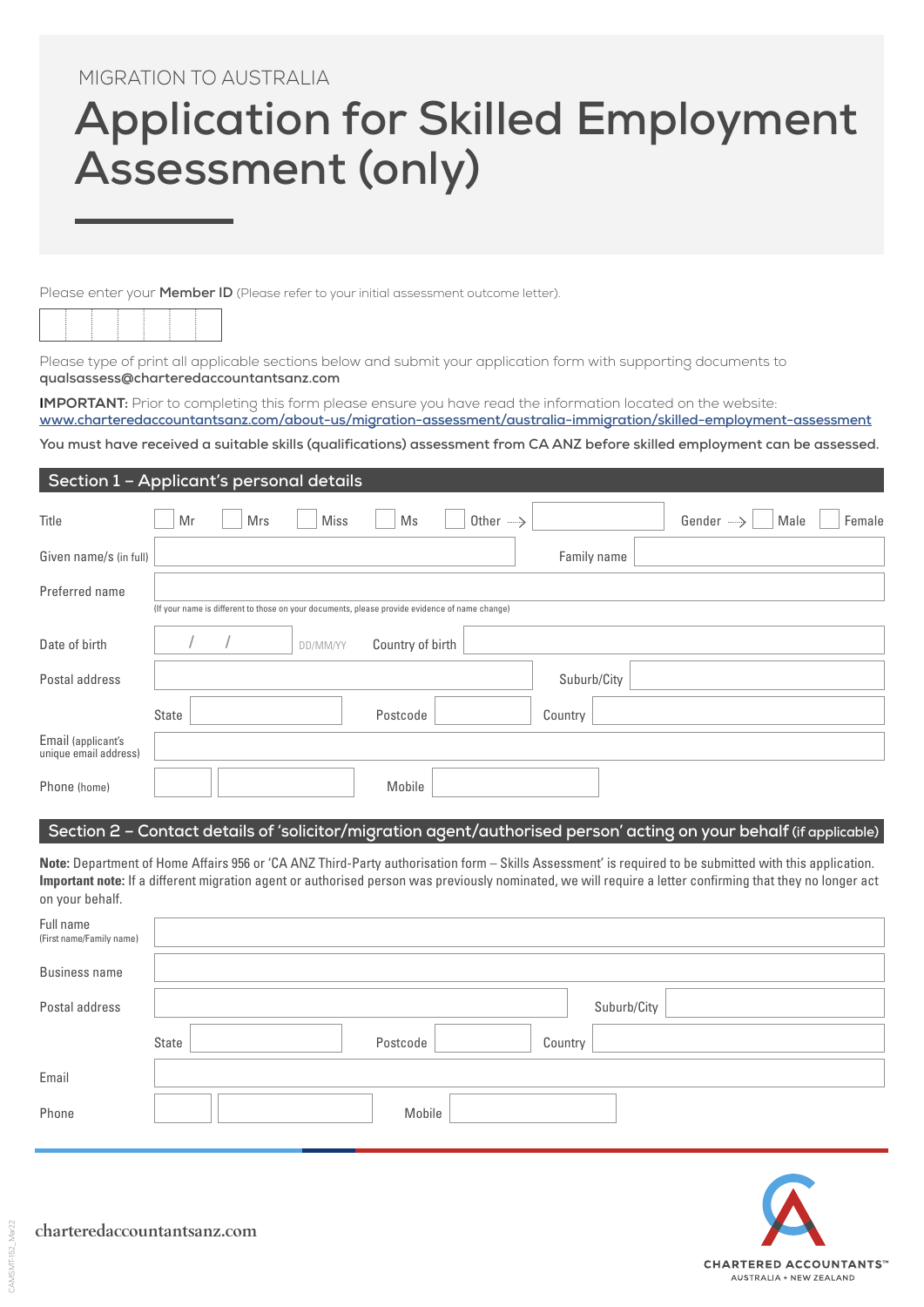# **Section 3 – Reason for application / Nominated occupation**

Select **one** of the following ANZSCO codes to be assessed under: (**Please note:** You must hold a valid suitable full (permanent) qualification assessment outcome under the same nominated occupation from CA ANZ to apply for a skilled employment assessment).

| Accountant (general)         | ANZSCO CODE 221111 | Corporate Treasurer     | ANZSCO CODE 221212 |
|------------------------------|--------------------|-------------------------|--------------------|
| <b>Management Accountant</b> | ANZSCO CODE 221112 | <b>External Auditor</b> | ANZSCO CODE 221213 |
| <b>Taxation Accountant</b>   | ANZSCO CODE 221113 | <b>Finance Manager</b>  | ANZSCO CODE 132211 |

# **Section 4 – Skilled employment details**

Skilled employment is only assessable after a suitable full (permanent) skills assessment outcome for your qualifications under the same nominated occupation from Chartered Accountants Australia and New Zealand is achieved.

Please list the details of your skilled employment to be assessed below. **Colour scanned copies of work references and pay slips must be included**. (If additional space is required, please photocopy this page and attach to this application).

| <b>Name of employer</b> |  |    |                       |  |  |
|-------------------------|--|----|-----------------------|--|--|
| Position title          |  |    |                       |  |  |
| Date commenced          |  |    | -----> Date completed |  |  |
|                         |  |    |                       |  |  |
| <b>Name of employer</b> |  |    |                       |  |  |
| Position title          |  |    |                       |  |  |
| Date commenced          |  |    | -----> Date completed |  |  |
|                         |  |    |                       |  |  |
| <b>Name of employer</b> |  |    |                       |  |  |
| Position title          |  |    |                       |  |  |
| Date commenced          |  | —→ | Date completed        |  |  |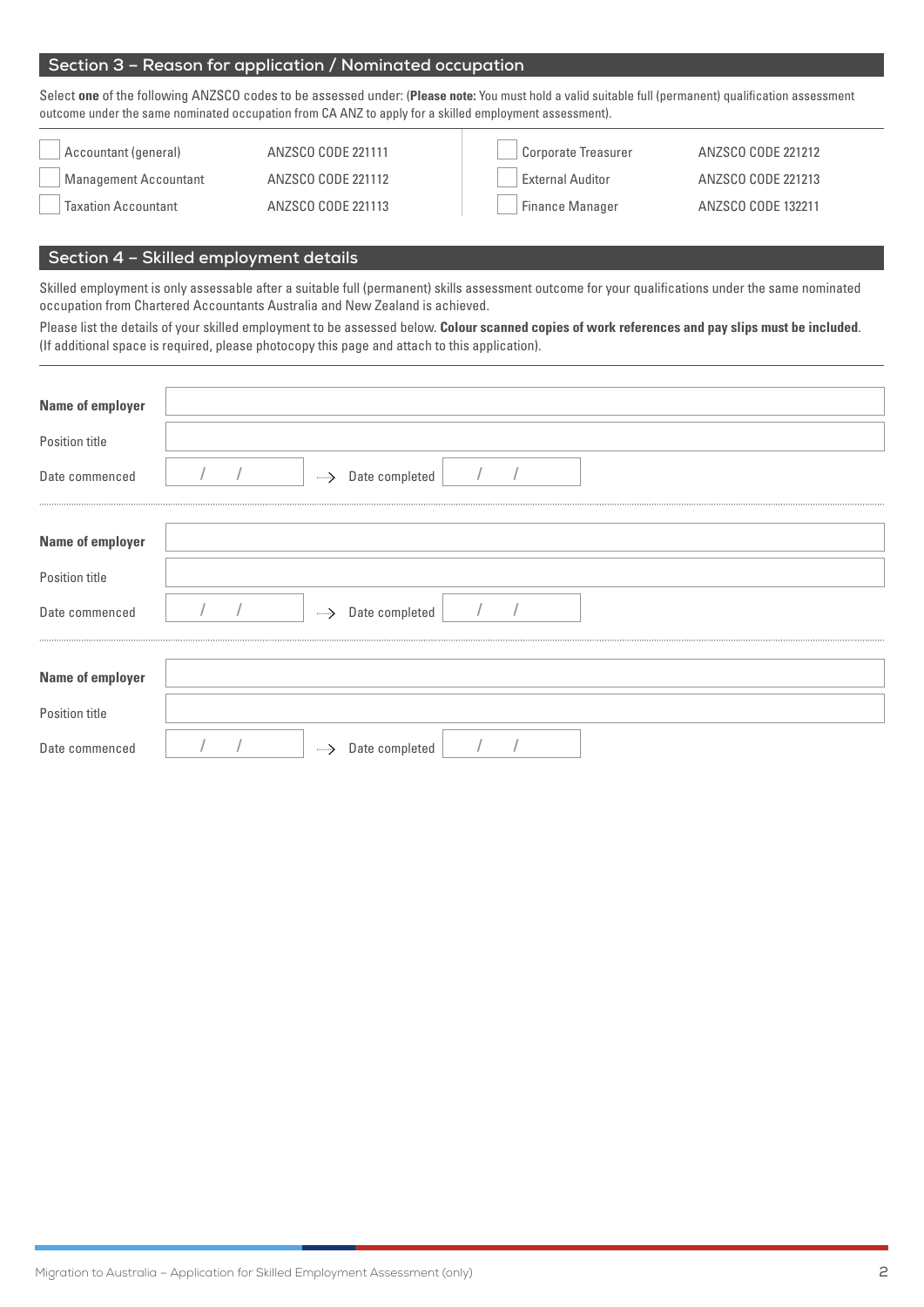# **Section 5 – Privacy Statement and Declarations**

#### **PRIVACY STATEMENT**

Chartered Accountants Australia and New Zealand ABN 50 084 642 571 (**CA ANZ**) is collecting the personal information (which may include sensitive information) provided in this application form and any evidence sent to CA ANZ for the following primary purposes:

- to process the application, verify evidence provided with the application and assess whether the applicant has suitable skills and/or qualifications for a nominated occupation;
- to confirm authorisation by an applicant of his/her representative or migration agent and to provide contact details for that representative or migration agent; and
- to allow you to make payment of the required fees to CA ANZ so you can lodge the application.

If you do not provide this personal information or provide incomplete personal information, we may not be able to process the application.

We have a legitimate interest in using the personal information provided in this application form in these ways. The collection of the personal information provided in this application form is also fundamental to the nature of our obligations in assessing the application.

CA ANZ may collect personal information (which may include sensitive information) of an applicant via the account, application form or application process either directly from the applicant or indirectly from the applicant's migration agent

If you are a migration agent acting on behalf of an applicant, you must not disclose any personal information (which may include sensitive information) of an applicant to CA ANZ unless you have the necessary authorisations and consents to do so by the applicant. You must also inform the applicant of the matters set out in this Privacy Collection Statement and CA ANZ's Privacy Policy. By disclosing personal information of the applicant to CA ANZ, you represent to CA ANZ that you have all such authorisations and consents required and that you have informed the applicant of the relevant matters.

CA ANZ may disclose some or all of the information we collect about

applicants (including information provided by third parties) to the Department of Education, Skills and Employment, Department of Home Affairs, the Migration Review Tribunal, the organisation or individual that issued the relevant qualifications referred to in this application, the applicant's employer(s) or migration agent, the Australian Skills Authority, local and international professional bodies, ASIC and any other state/territory government agencies.

We otherwise use, disclose, process and handle your personal information in accordance with our [Privacy Policy](https://www.charteredaccountantsanz.com/privacy-policy).

While your personal information is collected in Australia, it is likely that it will be disclosed to overseas recipients outside of Australia and outside of the European Economic Area in accordance with our [Privacy Policy.](https://www.charteredaccountantsanz.com/privacy-policy)

Our [Privacy Policy](https://www.charteredaccountantsanz.com/privacy-policy) also contains the contact details of our Privacy Officer / Data Protection Officer and information regarding your rights (including how to withdraw your consent, if applicable) and how you can seek to access and correct your personal information or raise a privacy concern with us and how it will be dealt with.

If you have any questions or concerns about this Privacy Collection Statement, our Privacy Policy or how we handle your personal information, please contact our Privacy Officer / Data Protection Officer.

**I confirm that I have read, understand and accept the terms of the above privacy statement and consent to the handling of my information in accordance with that collection statement and CA ANZ's Privacy Policy.**

#### **DECLARATION**

Full name

Date **/ /** 

- I confirm that the information provided in this application form is complete, correct and up-to-date.
- I understand that providing false or misleading information is a serious offence.

**Signature** 

# **Section 6 – Payment details**

| <b>Assessment fee payable: (Please select ONE only)</b>                               |                | Payable by:                                                                    |  |  |  |  |
|---------------------------------------------------------------------------------------|----------------|--------------------------------------------------------------------------------|--|--|--|--|
| Skilled Employment assessment only<br>(Standard processing time)                      | <b>AU\$250</b> | <b>Chartered Accountants Amex</b><br>Visa<br>MasterCard<br>Diners Club<br>Amex |  |  |  |  |
| Skilled employment assessment only<br>(Express service exclusive to migration agents) | <b>AU\$350</b> | Card number                                                                    |  |  |  |  |
| Your assessment result letter will be emailed as a<br>secure PDF document.            |                | Expiry date                                                                    |  |  |  |  |
| Total fee payable:                                                                    | <b>AU\$</b>    | Cardholder<br>name                                                             |  |  |  |  |
|                                                                                       |                | Cardholder                                                                     |  |  |  |  |

signature